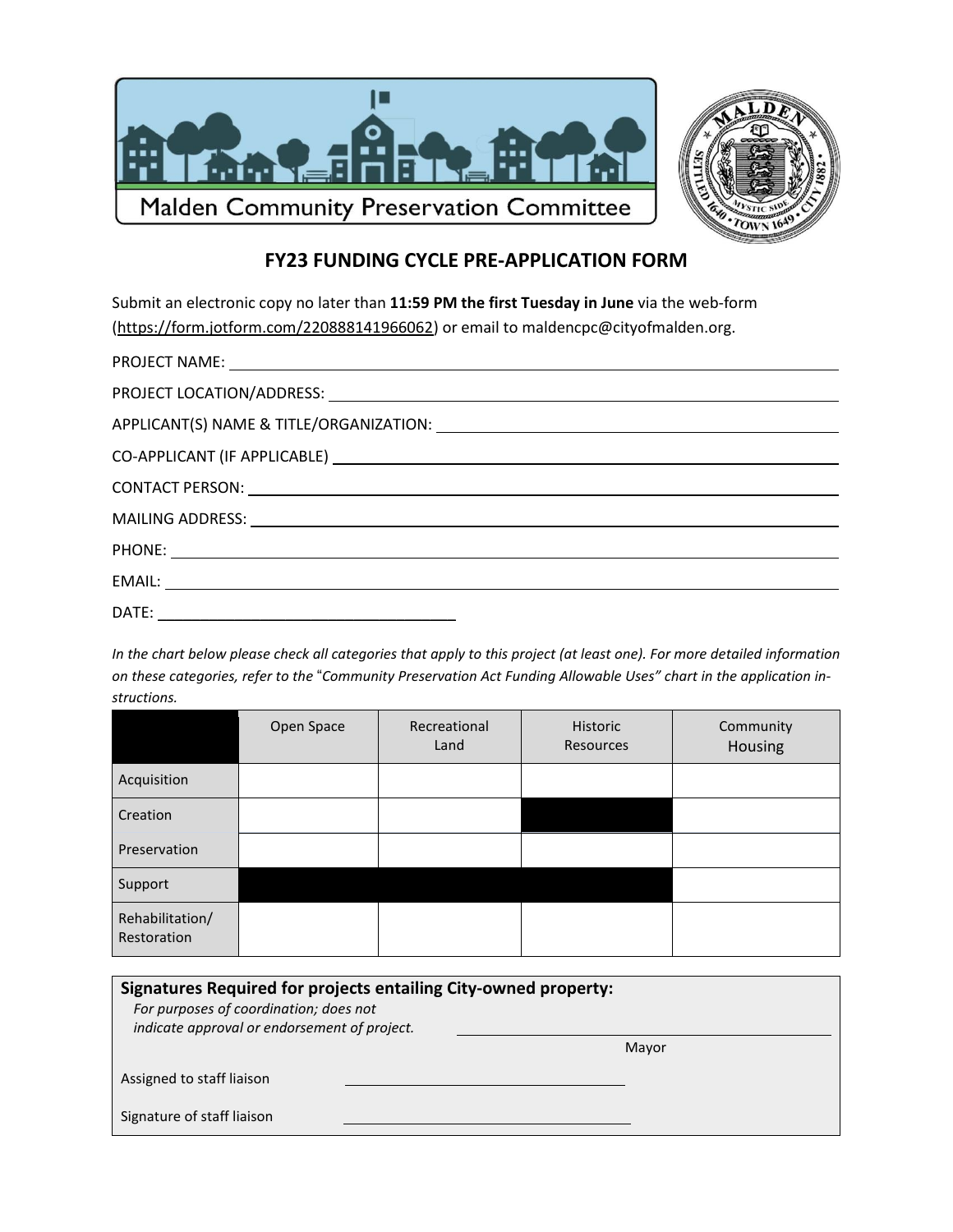| Have you reviewed the Malden CPC Plan? ___________ Yes ___________ No                                                                                                                     |  |  |
|-------------------------------------------------------------------------------------------------------------------------------------------------------------------------------------------|--|--|
| Have you attended a CPA informational session in Malden or surrounding cities? _____ Yes _____ No                                                                                         |  |  |
| Have you spoken with any boards, commissions, community organizations, or elected officials about                                                                                         |  |  |
| your project? ________ Yes __________ No                                                                                                                                                  |  |  |
|                                                                                                                                                                                           |  |  |
| <b>PROPERTY OWNERSHIP</b>                                                                                                                                                                 |  |  |
|                                                                                                                                                                                           |  |  |
| Is the owner the Applicant? ________ Yes ________ No                                                                                                                                      |  |  |
| Does this project proposal entail City-owned property _______ Yes ______ No                                                                                                               |  |  |
| For all projects on City property, The City Department with Care, Custody and Control must be the                                                                                         |  |  |
| Applicant or project will be deemed ineligible for this Applicant.                                                                                                                        |  |  |
| If applicable, please list the City Department with Care, Custody and Control: ______                                                                                                     |  |  |
| If the Applicant is not the owner, does the Applicant have site control or written consent of the property                                                                                |  |  |
| owner to submit an application? ________ Yes ________ No                                                                                                                                  |  |  |
| If Yes, please attach written documentation. If No, project will be deemed ineligible for this Applicant.                                                                                 |  |  |
|                                                                                                                                                                                           |  |  |
| <b>PROJECT FUNDING</b><br>Have you identified other potential funding sources? _______ Yes _______ No<br>If yes, please list the potential funding sources here: ________________________ |  |  |
|                                                                                                                                                                                           |  |  |
| PROJECT DESCRIPTION: (Please describe the community needs this project is addressing and how this project<br>aligns with CPC goals)                                                       |  |  |
| PROJECT STATUS: (Please describe what level of planning, research and discussions have already been under-<br>taken to inform this proposal)                                              |  |  |

## **FOR HISTORIC RESOURCES PROJECTS:**

Is the resource listed on the State Register of Historic Places? \_\_\_\_\_\_ Yes \_\_\_\_\_\_ No *(You can check designation at [mhc-macris.net\)](http://mhc-macris.net/)*

If no, has the Malden Historical Commission determined that the resource is significant? \_\_\_\_ Yes \_\_\_\_ No *(Please submit documentation of State Register listing or MHS letter of determination.)*